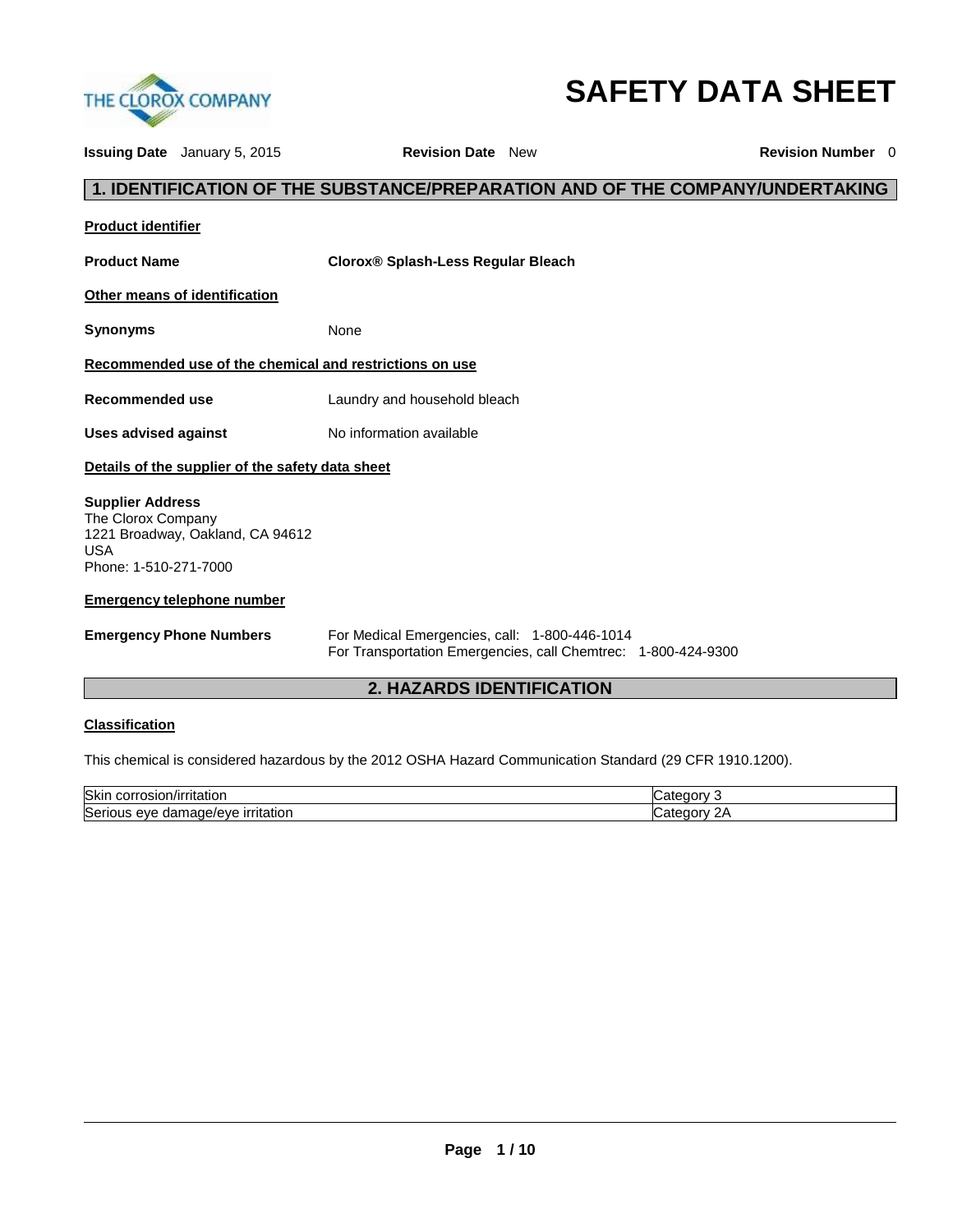# **GHS Label elements, including precautionary statements**

#### **Emergency Overview**

| Signal word                      | Warning                         |      |        |
|----------------------------------|---------------------------------|------|--------|
| <b>Hazard Statements</b>         |                                 |      |        |
| Causes skin irritation           |                                 |      |        |
| Causes serious eye irritation    |                                 |      |        |
| <b>KI</b>                        |                                 |      |        |
| Clear, pale yellow<br>Appearance | <b>Physical State</b><br>Liquid | Odor | Bleach |

# **Precautionary Statements - Prevention**

Wash hands and any exposed skin thoroughly after handling. Wear eye protection/face protection such as safety glasses.

#### **Precautionary Statements - Response**

# **Eyes**

IF IN EYES: Rinse cautiously with water for several minutes. Remove contact lenses, if present and easy to do. Continue rinsing. If eye irritation persists: Get medical advice/attention.

#### **Skin**

If skin irritation occurs: Get medical advice/attention.

# **Precautionary Statements - Storage**

**None** 

# **Precautionary Statements - Disposal**

None

#### **Hazards not otherwise classified (HNOC)** Not applicable.

# **Unknown Toxicity**

Not applicable.

# **Other information**

Very toxic to aquatic life with long lasting effects.

#### **Interactions with Other Chemicals**

Reacts with other household chemicals such as toilet bowl cleaners, rust removers, acids, and ammonia-containing products to produce hazardous gases, such as chlorine and other chlorinated compounds.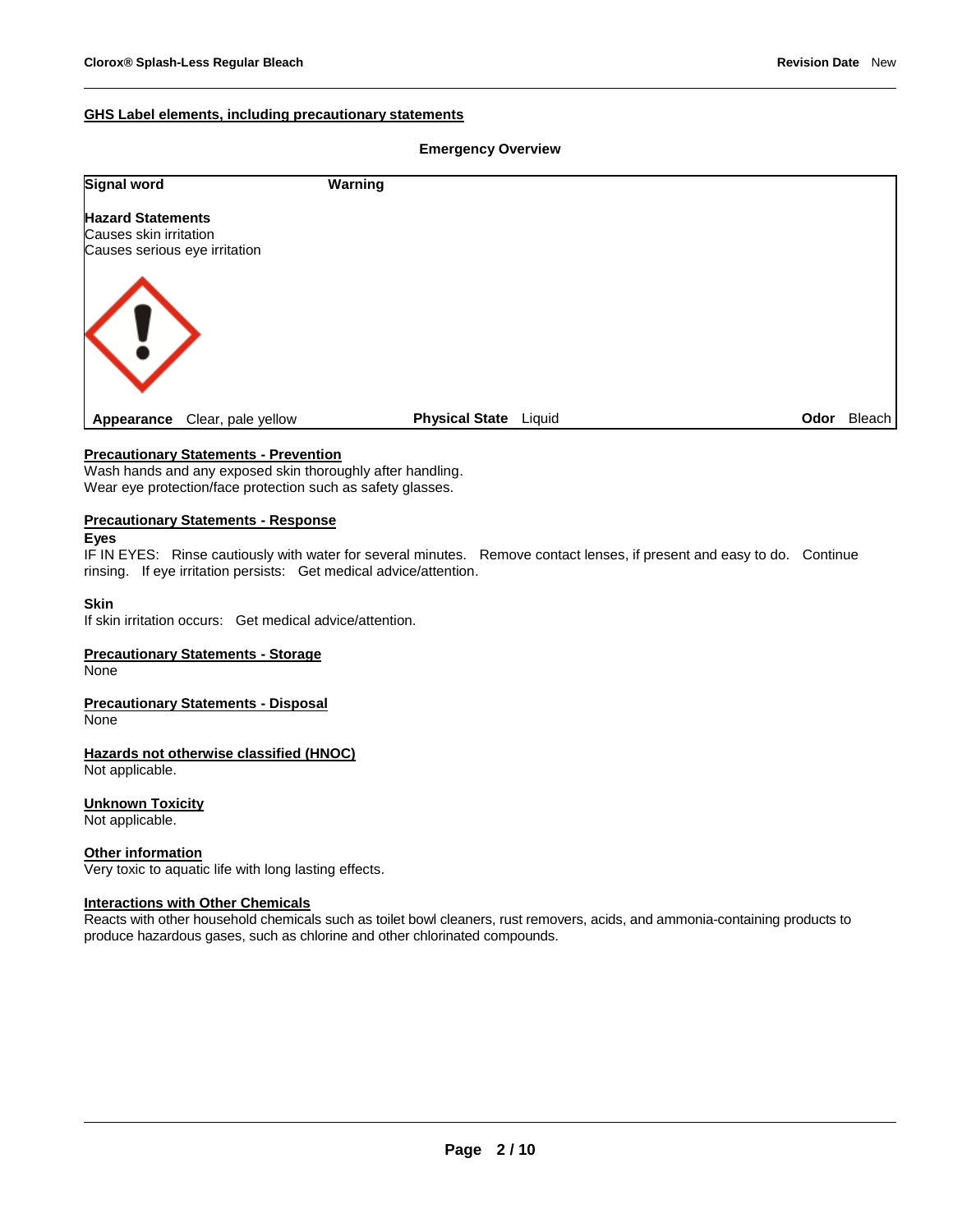# **3. COMPOSITION/INFORMATION ON INGREDIENTS**

| <b>Chemical Name</b>                                        | <b>CAS-No</b>                                                                                                                                                                                                                                                                                | Weight %  | <b>Trade Secret</b> |
|-------------------------------------------------------------|----------------------------------------------------------------------------------------------------------------------------------------------------------------------------------------------------------------------------------------------------------------------------------------------|-----------|---------------------|
| Sodium hypochlorite                                         | 7681-52-9                                                                                                                                                                                                                                                                                    | $1 - 5$   |                     |
| Sodium hydroxide                                            | 1310-73-2                                                                                                                                                                                                                                                                                    | $0.1 - 1$ | $\star$             |
|                                                             | * The exact percentage (concentration) of composition has been withheld as a trade secret.                                                                                                                                                                                                   |           |                     |
|                                                             | <b>4. FIRST AID MEASURES</b>                                                                                                                                                                                                                                                                 |           |                     |
|                                                             |                                                                                                                                                                                                                                                                                              |           |                     |
| <b>First aid measures</b>                                   |                                                                                                                                                                                                                                                                                              |           |                     |
| <b>General Advice</b>                                       | Show this safety data sheet to the doctor in attendance.                                                                                                                                                                                                                                     |           |                     |
| <b>Eve Contact</b>                                          | Rinse immediately with plenty of water, also under the eyelids, for at least 15 minutes.<br>Remove contact lenses, if present and easy to do. Continue rinsing. Keep eye wide open<br>while rinsing. Do not rub affected area. Get medical attention if irritation develops and<br>persists. |           |                     |
| <b>Skin Contact</b>                                         | Take off contaminated clothing. Rinse skin with plenty of water. If irritation develops, call<br>a doctor.                                                                                                                                                                                   |           |                     |
| <b>Inhalation</b>                                           | Move to fresh air. If breathing is affected, call a doctor.                                                                                                                                                                                                                                  |           |                     |
| Ingestion                                                   | Drink a glassful of water. Call a poison control center or doctor immediately. DO NOT<br>induce vomiting unless told to do so by a poison control center or doctor.                                                                                                                          |           |                     |
| <b>Protection of First-aiders</b>                           | Avoid contact with skin, eyes or clothing. Use personal protective equipment as required.<br>Wear personal protective clothing (see section 8).                                                                                                                                              |           |                     |
| Most important symptoms and effects, both acute and delayed |                                                                                                                                                                                                                                                                                              |           |                     |
| <b>Most Important Symptoms and</b><br><b>Effects</b>        | Stinging and irritation of eyes.                                                                                                                                                                                                                                                             |           |                     |
|                                                             | Indication of any immediate medical attention and special treatment needed                                                                                                                                                                                                                   |           |                     |
| <b>Notes to Physician</b>                                   | Treat symptomatically.                                                                                                                                                                                                                                                                       |           |                     |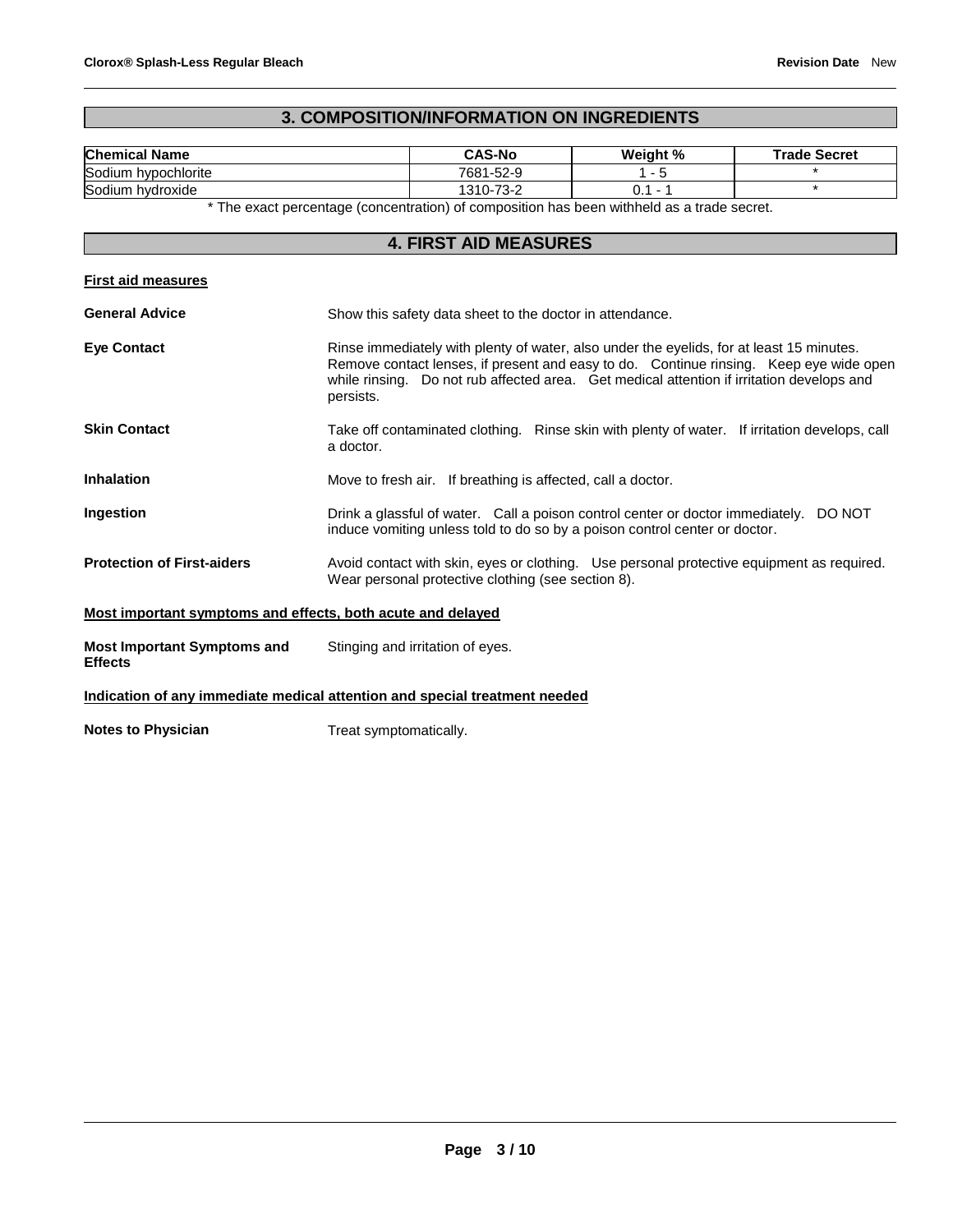# **5. FIRE-FIGHTING MEASURES**

# **Suitable Extinguishing Media**

Use extinguishing measures that are appropriate to local circumstances and the surrounding environment.

#### **Unsuitable Extinguishing Media**

CAUTION: Use of water spray when fighting fire may be inefficient.

# **Specific Hazards Arising from the Chemical**

No information available.

#### **Explosion Data**

**Sensitivity to Mechanical Impact** None.

**Sensitivity to Static Discharge Mone.** 

# **Protective equipment and precautions for firefighters**

As in any fire, wear self-contained breathing apparatus pressure-demand, MSHA/NIOSH (approved or equivalent) and full protective gear.

# **6. ACCIDENTAL RELEASE MEASURES**

#### **Personal precautions, protective equipment and emergency procedures**

| <b>Personal Precautions</b>                          | Avoid contact with eyes, skin, and clothing. Use personal protective equipment as<br>required.                                                                          |  |  |
|------------------------------------------------------|-------------------------------------------------------------------------------------------------------------------------------------------------------------------------|--|--|
| <b>Other Information</b>                             | Refer to protective measures listed in Sections 7 and 8.                                                                                                                |  |  |
| <b>Environmental precautions</b>                     |                                                                                                                                                                         |  |  |
| <b>Environmental Precautions</b>                     | See Section 12 for ecological Information.                                                                                                                              |  |  |
| Methods and material for containment and cleaning up |                                                                                                                                                                         |  |  |
| <b>Methods for Containment</b>                       | Prevent further leakage or spillage if safe to do so.                                                                                                                   |  |  |
| <b>Methods for Cleaning Up</b>                       | Absorb and containerize. Wash residual down to sanitary sewer. Contact the sanitary<br>treatment facility in advance to assure ability to process washed-down material. |  |  |

# **7. HANDLING AND STORAGE**

| <b>Precautions for safe handling</b>                         |                                                                                                                                                                           |
|--------------------------------------------------------------|---------------------------------------------------------------------------------------------------------------------------------------------------------------------------|
| <b>Handling</b>                                              | Handle in accordance with good industrial hygiene and safety practice. Avoid contact with<br>skin, eyes and clothing. Do not eat, drink or smoke when using this product. |
| Conditions for safe storage, including any incompatibilities |                                                                                                                                                                           |
| <b>Storage</b>                                               | Keep containers tightly closed in a dry, cool and well-ventilated place.                                                                                                  |
| <b>Incompatible Products</b>                                 | Toilet bowl cleaners, rust removers, acids, and ammonia-containing products.                                                                                              |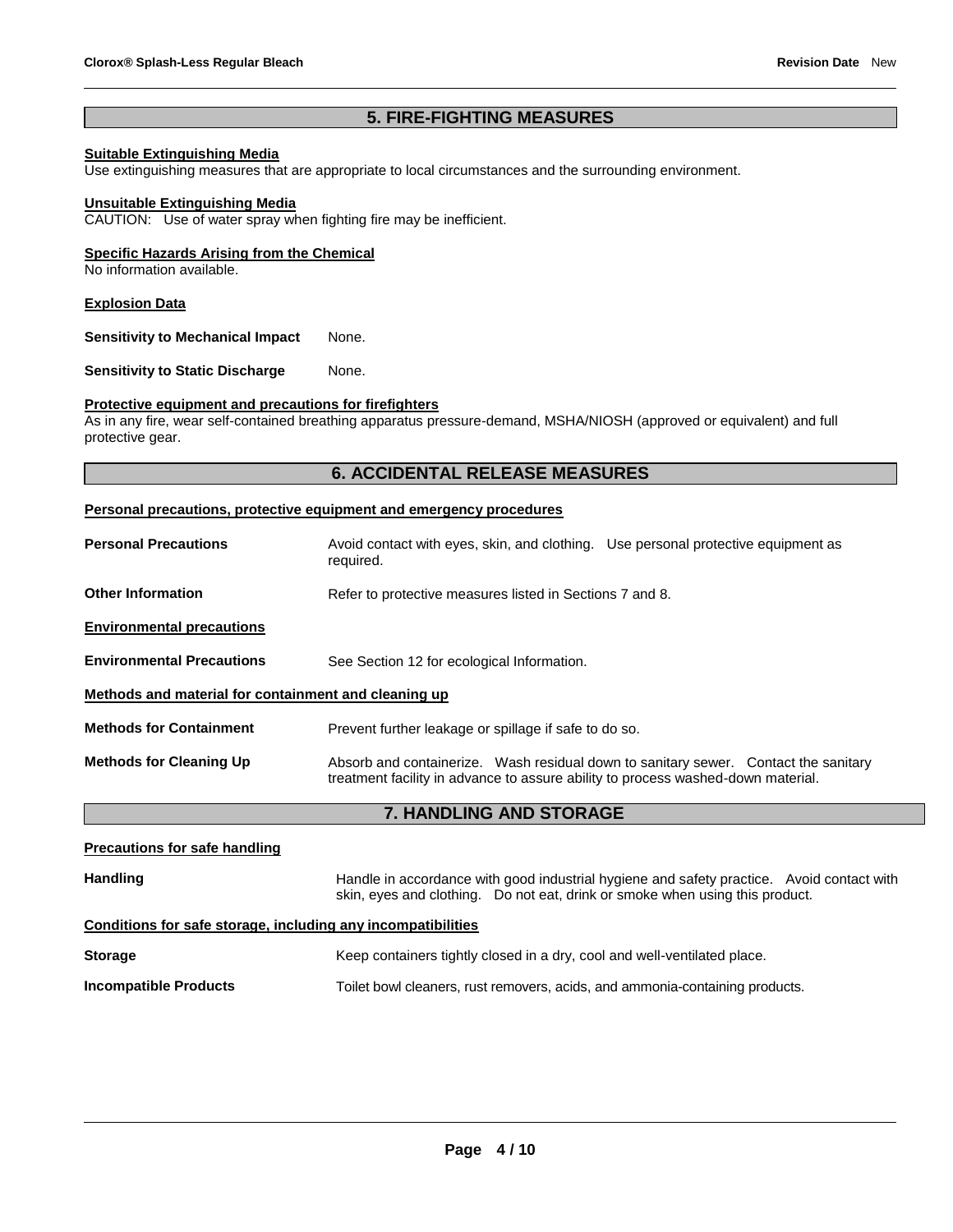# **8. EXPOSURE CONTROLS/PERSONAL PROTECTION**

# **Control parameters**

#### **Exposure Guidelines**

| <b>Chemical Name</b>          | ACGIH TLV                    | <b>OSHA PEL</b>                              | <b>NIOSH IDLH</b>                                          |
|-------------------------------|------------------------------|----------------------------------------------|------------------------------------------------------------|
| Sodium hvdroxide<br>1310-73-2 | Ceiling: 2 mg/m <sup>3</sup> | TWA: 2 ma/m <sup><math>\dot{\ }</math></sup> | IDLH: 10 mg/m <sup>3</sup><br>Ceiling: 2 mg/m <sup>3</sup> |

*ACGIH TLV: American Conference of Governmental Industrial Hygienists - Threshold Limit Value. OSHA PEL: Occupational Safety and Health Administration - Permissible Exposure Limits. NIOSH IDLH: Immediately Dangerous to Life or Health.*

#### **Appropriate engineering controls**

| <b>Engineering Measures</b> | Showers                                                               |
|-----------------------------|-----------------------------------------------------------------------|
|                             | Eyewash stations                                                      |
|                             | Ventilation systems                                                   |
|                             | Individual protection measures, such as personal protective equipment |
|                             |                                                                       |

| <b>Eye/Face Protection</b>      | If splashes are likely to occur: Wear safety glasses with side shields (or goggles).<br>None<br>required for consumer use.                                                                                                                                             |
|---------------------------------|------------------------------------------------------------------------------------------------------------------------------------------------------------------------------------------------------------------------------------------------------------------------|
| <b>Skin and Body Protection</b> | Wear rubber or neoprene gloves if there is the potential for repeated or prolonged skin<br>contact.                                                                                                                                                                    |
| <b>Respiratory Protection</b>   | If exposure limits are exceeded or irritation is experienced, NIOSH/MSHA approved<br>respiratory protection should be worn. Positive-pressure supplied air respirators may be<br>required for high airborne contaminant concentrations. Respiratory protection must be |

```
Hygiene Measures Remove and wash contaminated clothing before re-use. Avoid contact with skin, eyes or 
                     clothing. Do not eat, drink or smoke when using this product.
```
provided in accordance with current local regulations.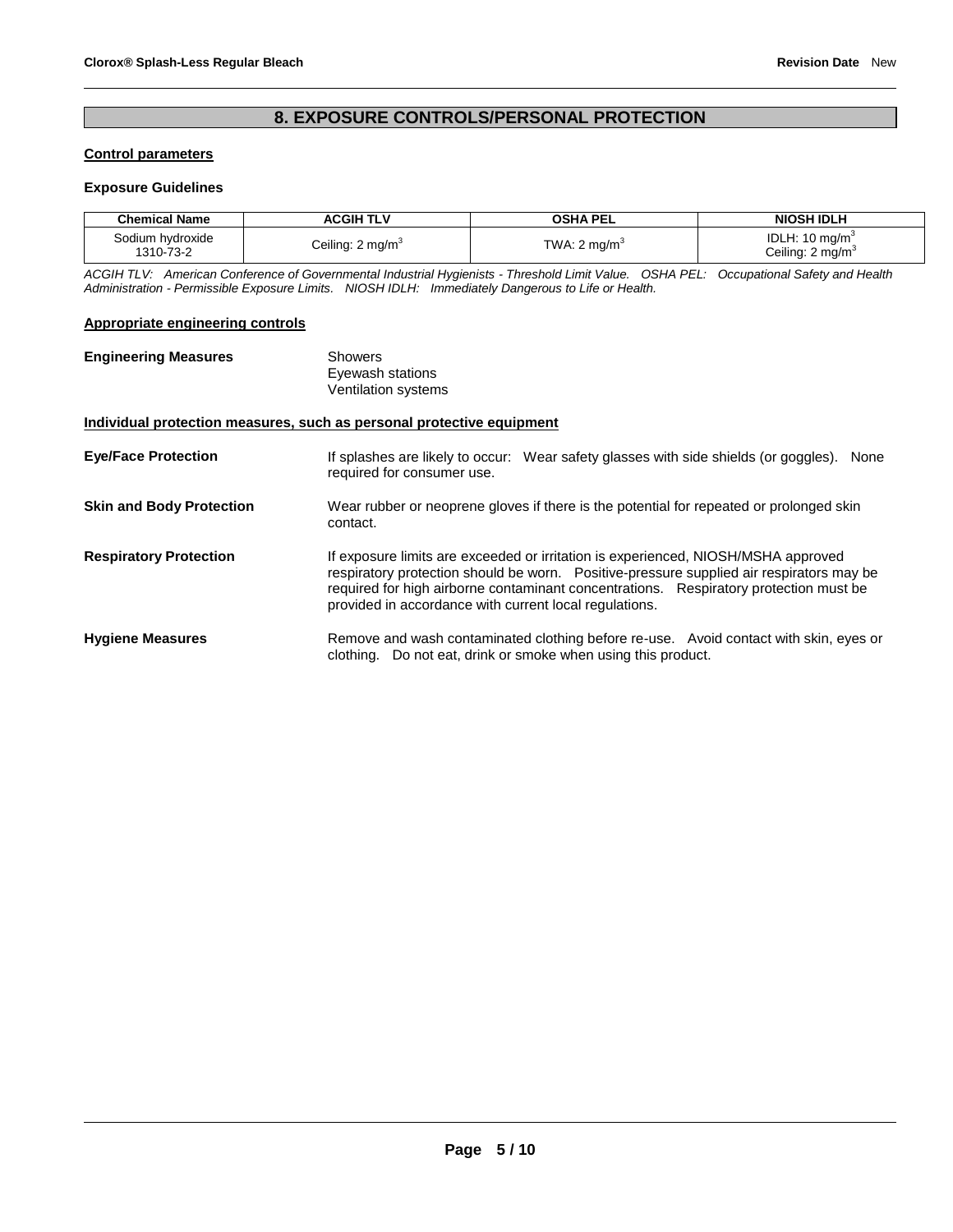# **9. PHYSICAL AND CHEMICAL PROPERTIES**

# **Physical and Chemical Properties**

| <b>Physical State</b><br>Appearance                     | Liquid<br>Clear   | Odor                  | <b>Bleach</b>            |
|---------------------------------------------------------|-------------------|-----------------------|--------------------------|
| Color                                                   |                   | <b>Odor Threshold</b> | No information available |
|                                                         | Pale yellow       |                       |                          |
| <b>Property</b>                                         | <b>Values</b>     | <b>Remarks/Method</b> |                          |
| рH                                                      | ~12.5             | None known            |                          |
| <b>Melting/freezing point</b>                           | No data available | None known            |                          |
| Boiling point / boiling range                           | No data available | None known            |                          |
| <b>Flash Point</b>                                      | Not flammable     | None known            |                          |
| <b>Evaporation rate</b>                                 | No data available | None known            |                          |
| Flammability (solid, gas)                               | No data available | None known            |                          |
| <b>Flammability Limits in Air</b>                       |                   |                       |                          |
| <b>Upper flammability limit</b>                         | No data available | None known            |                          |
| Lower flammability limit                                | No data available | None known            |                          |
| Vapor pressure                                          | No data available | None known            |                          |
| Vapor density                                           | No data available | None known            |                          |
| <b>Specific Gravity</b>                                 | $-1.05$           | None known            |                          |
| <b>Water Solubility</b>                                 | Soluble in water  | None known            |                          |
| Solubility in other solvents                            | No data available | None known            |                          |
| Partition coefficient: n-octanol/waterNo data available |                   | None known            |                          |
| <b>Autoignition temperature</b>                         | No data available | None known            |                          |
| <b>Decomposition temperature</b>                        | No data available | None known            |                          |
| <b>Kinematic viscosity</b>                              | No data available | None known            |                          |
| <b>Dynamic viscosity</b>                                | No data available | None known            |                          |
| <b>Explosive Properties</b>                             | Not explosive     |                       |                          |
| <b>Oxidizing Properties</b>                             | No data available |                       |                          |
| <b>Other Information</b>                                |                   |                       |                          |
| <b>Softening Point</b>                                  | No data available |                       |                          |
| <b>VOC Content (%)</b>                                  | No data available |                       |                          |
| <b>Particle Size</b>                                    | No data available |                       |                          |
| <b>Particle Size Distribution</b>                       | No data available |                       |                          |

# **10. STABILITY AND REACTIVITY**

#### **Reactivity**

Reacts with other household chemicals such as toilet bowl cleaners, rust removers, acids, and ammonia-containing products to produce hazardous gases, such as chlorine and other chlorinated compounds.

#### **Chemical stability**

Stable under recommended storage conditions.

#### **Possibility of Hazardous Reactions**

None under normal processing.

#### **Conditions to avoid**

None known based on information supplied.

# **Incompatible materials**

Toilet bowl cleaners, rust removers, acids, and ammonia-containing products.

#### **Hazardous Decomposition Products**

None known based on information supplied.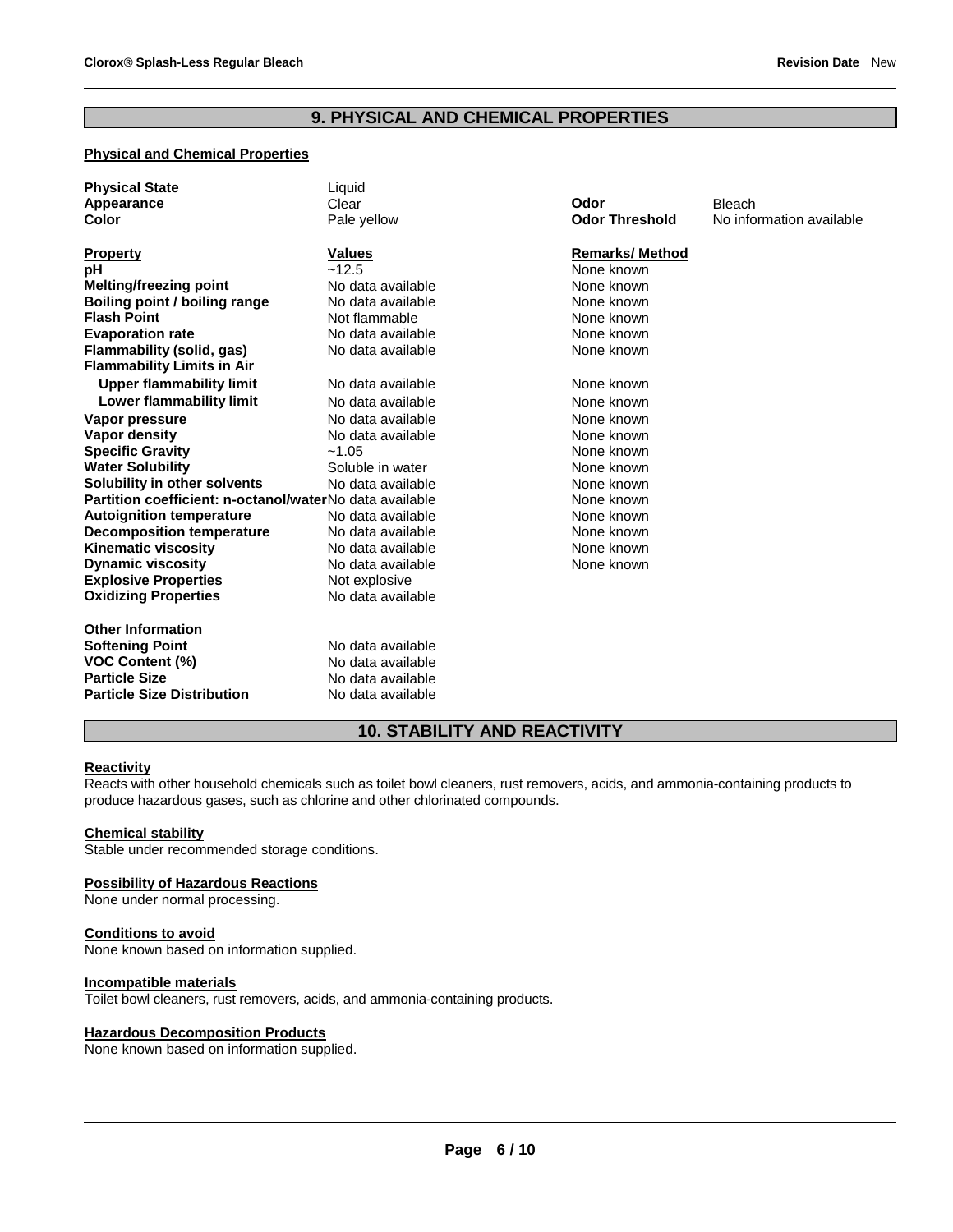# **11. TOXICOLOGICAL INFORMATION**

# **Information on likely routes of exposure**

#### **Product Information** .

| <b>Inhalation</b>   | Exposure to vapor or mist may irritate respiratory tract.                                                         |
|---------------------|-------------------------------------------------------------------------------------------------------------------|
| <b>Eve Contact</b>  | May cause eye irritation.                                                                                         |
| <b>Skin Contact</b> | Prolonged contact may cause irritation.                                                                           |
| Ingestion           | Ingestion may cause irritation to mucous membranes and gastrointestinal tract, nausea,<br>vomiting, and diarrhea. |

# **Component Information**

| <b>Chemical Name</b>             | LD50 Oral        | <b>LD50 Dermal</b>      | <b>LC50 Inhalation</b> |
|----------------------------------|------------------|-------------------------|------------------------|
| Sodium hypochlorite<br>7681-52-9 | 8200 mg/kg (Rat) | $>10000$ mg/kg (Rabbit) |                        |
| Sodium hydroxide<br>1310-73-2    |                  | 1350 mg/kg (Rabbit)     |                        |

# **Information on toxicological effects**

**Symptoms May cause redness and tearing of the eyes.** 

# **Delayed and immediate effects as well as chronic effects from short and long-term exposure**

**Sensitization No information available.** 

**Mutagenic Effects** No information available.

**Carcinogenicity** The table below indicates whether each agency has listed any ingredient as a carcinogen.

| <b>Chemical Name</b>                | <b>ACGIH</b> | <b>IARC</b>    | <b>NTP</b> | OCH<br>. |
|-------------------------------------|--------------|----------------|------------|----------|
| hypochlorite<br>sodium<br>7681-52-9 |              | <b>Group 3</b> |            |          |

*IARC (International Agency for Research on Cancer) Group 3 - Not Classifiable as to Carcinogenicity in Humans* 

| <b>Reproductive Toxicity</b>                                                              | No information available.                                                                                                       |
|-------------------------------------------------------------------------------------------|---------------------------------------------------------------------------------------------------------------------------------|
| <b>STOT - single exposure</b>                                                             | No information available.                                                                                                       |
| <b>STOT - repeated exposure</b><br><b>Chronic Toxicity</b><br><b>Target Organ Effects</b> | No information available.<br>Carcinogenic potential is unknown.<br>Respiratory system, eyes, skin, gastrointestinal tract (GI). |
| <b>Aspiration Hazard</b>                                                                  | No information available.                                                                                                       |

#### **Numerical measures of toxicity - Product Information**

**The following values are calculated based on chapter 3.1 of the GHS document** 120.90 mg/L ATEmix (4 hr)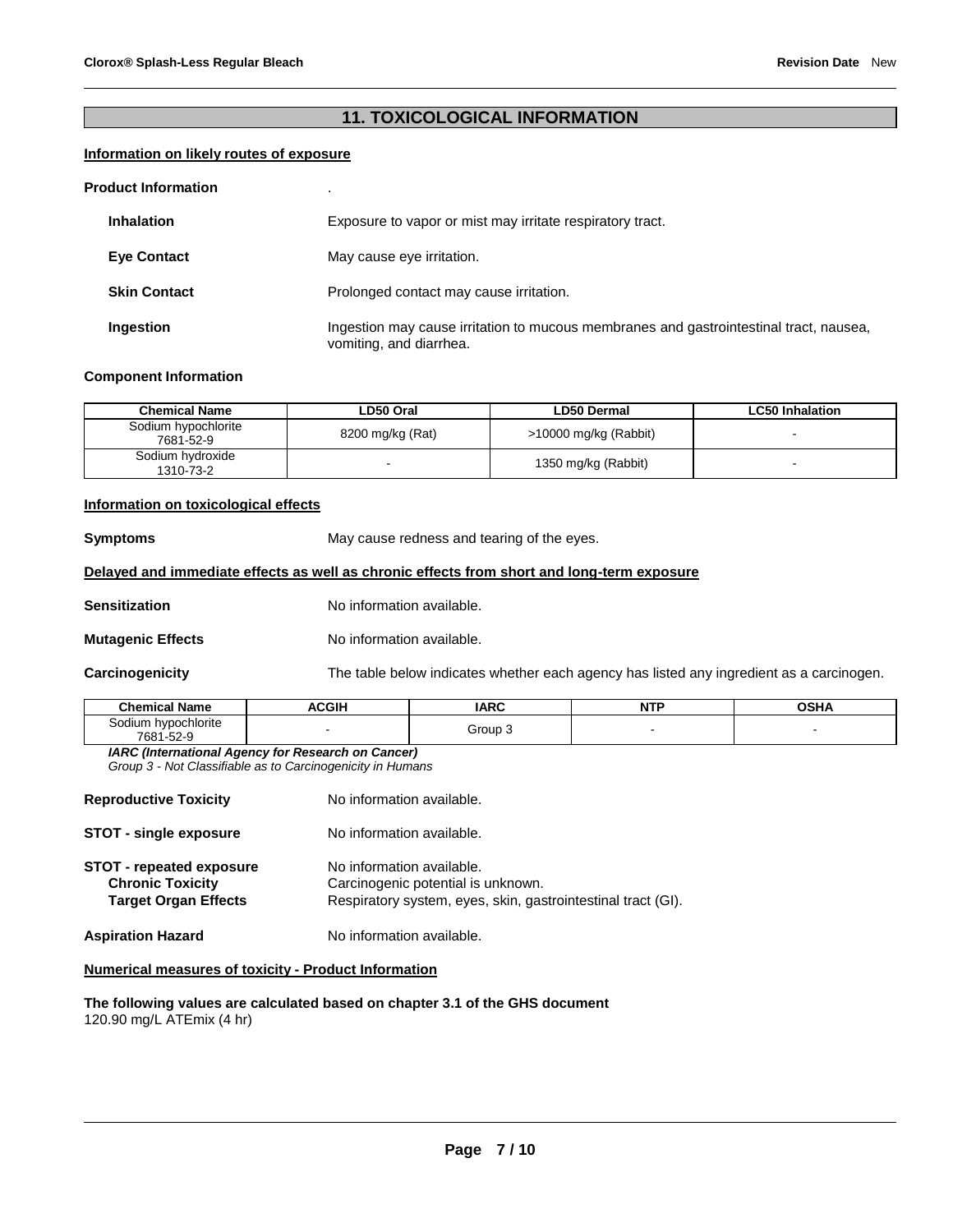# **12. ECOLOGICAL INFORMATION**

# **Ecotoxicity**

Very toxic to aquatic life with long lasting effects.

#### **Persistence and Degradability**

No information available.

# **Bioaccumulation**

No information available.

# **Other adverse effects**

No information available.

# **13. DISPOSAL CONSIDERATIONS**

#### **Disposal methods**

Dispose of in accordance with all applicable federal, state, and local regulations.

# **Contaminated Packaging**

Do not reuse empty containers. Dispose of in accordance with all applicable federal, state, and local regulations.

# **14. TRANSPORT INFORMATION**

# **DOT** NOT REGULATED

| <b>TDG</b>                  | <b>UN3082</b>                                                       |
|-----------------------------|---------------------------------------------------------------------|
| <b>UN-No</b>                | ENVIRONMENTALLY HAZARDOUS SUBSTANCE, LIQUID, N.O.S.                 |
| <b>Proper Shipping Name</b> | 9                                                                   |
| <b>Hazard Class</b>         | Ш                                                                   |
| <b>Packing Group</b>        | UN3082, ENVIRONMENTALLY HAZARDOUS SUBSTANCE, LIQUID, N.O.S. (SODIUM |
| <b>Description</b>          | HYPOCHLORITE), 9, III, MARINE POLLUTANT                             |
| <b>ICAO</b>                 | <b>UN3082</b>                                                       |
| UN-No                       | ENVIRONMENTALLY HAZARDOUS SUBSTANCE, LIQUID, N.O.S.                 |
| <b>Proper Shipping Name</b> | 9                                                                   |
| <b>Hazard Class</b>         | Ш                                                                   |
| <b>Packing Group</b>        | UN3082, ENVIRONMENTALLY HAZARDOUS SUBSTANCE, LIQUID, N.O.S. (SODIUM |
| <b>Description</b>          | HYPOCHLORITE), 9, III                                               |
| <b>IATA</b>                 | <b>UN3082</b>                                                       |
| <b>UN-No</b>                | ENVIRONMENTALLY HAZARDOUS SUBSTANCE, LIQUID, N.O.S.                 |
| <b>Proper Shipping Name</b> | 9                                                                   |
| <b>Hazard Class</b>         | $\mathbf{III}$                                                      |
| <b>Packing Group</b>        | UN3082, ENVIRONMENTALLY HAZARDOUS SUBSTANCE, LIQUID, N.O.S. (SODIUM |
| <b>Description</b>          | HYPOCHLORITE), 9, III                                               |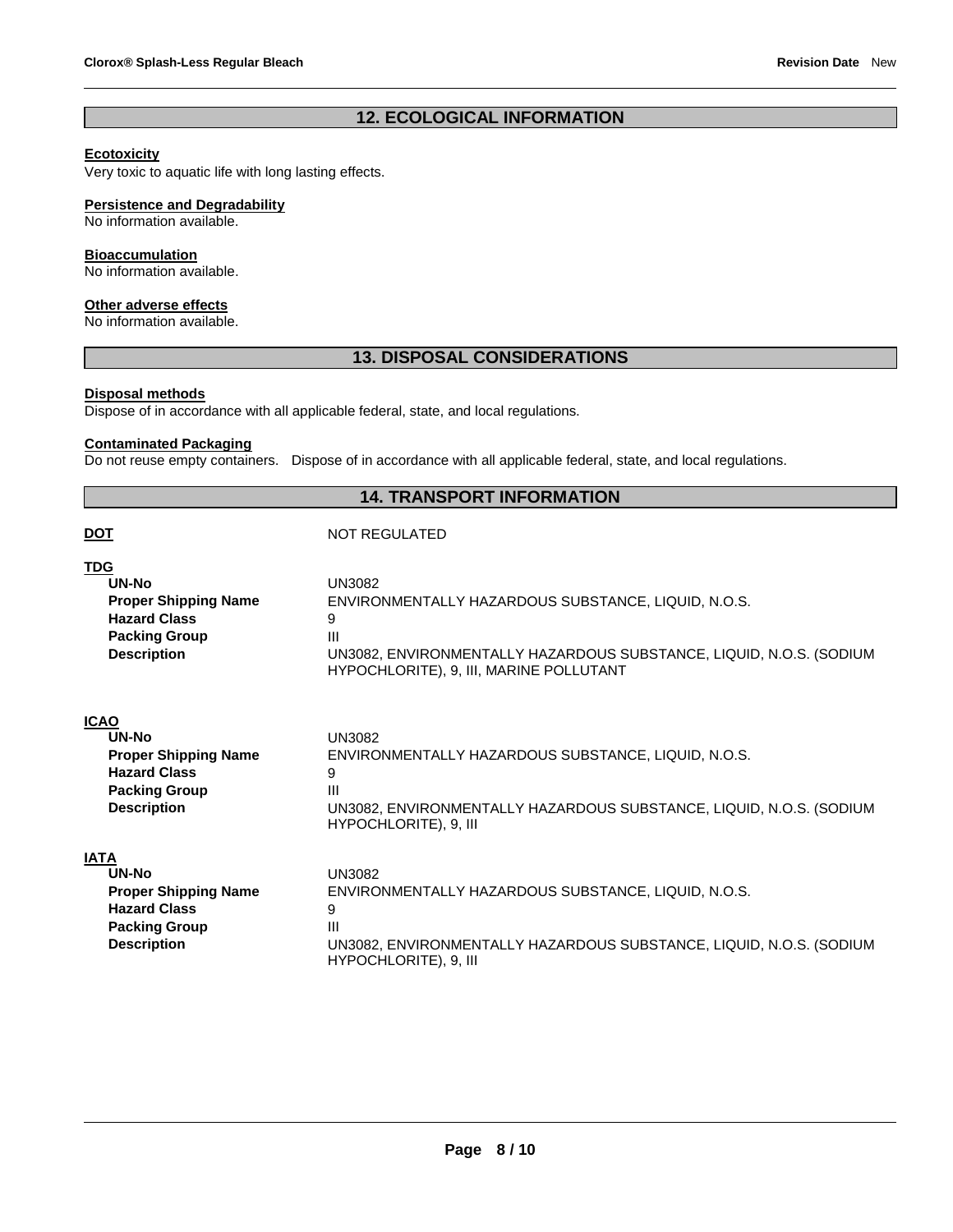| <b>IMDG/IMO</b>             |                                                                                                                |
|-----------------------------|----------------------------------------------------------------------------------------------------------------|
| <b>UN-No</b>                | UN3082                                                                                                         |
| <b>Proper Shipping Name</b> | ENVIRONMENTALLY HAZARDOUS SUBSTANCE, LIQUID, N.O.S.                                                            |
| <b>Hazard Class</b>         | 9                                                                                                              |
| <b>Packing Group</b>        | Ш                                                                                                              |
| EmS No.                     | $F-A. S-F$                                                                                                     |
| <b>Marine Pollutant</b>     | Product is a marine pollutant according to the criteria set by IMDG/IMO                                        |
| <b>Description</b>          | UN3082, ENVIRONMENTALLY HAZARDOUS SUBSTANCE, LIQUID, N.O.S. (SODIUM<br>HYPOCHLORITE), 9, III, MARINE POLLUTANT |

# **15. REGULATORY INFORMATION**

# **Chemical Inventories**

| <b>TSCA</b>     | All components of this product are either on the TSCA 8(b) Inventory or otherwise exempt |
|-----------------|------------------------------------------------------------------------------------------|
| <b>DSL/NDSL</b> | from listing.<br>All components are on the DSL or NDSL.                                  |

**TSCA** - United States Toxic Substances Control Act Section 8(b) Inventory **DSL/NDSL** - Canadian Domestic Substances List/Non-Domestic Substances List

# **U.S. Federal Regulations**

# **SARA 313**

Section 313 of Title III of the Superfund Amendments and Reauthorization Act of 1986 (SARA). This product does not contain any chemicals which are subject to the reporting requirements of the Act and Title 40 of the Code of Federal Regulations, Part 372

# **SARA 311/312 Hazard Categories**

| <b>Acute Health Hazard</b>        | Yes |
|-----------------------------------|-----|
| <b>Chronic Health Hazard</b>      | N٥  |
| <b>Fire Hazard</b>                | No. |
| Sudden Release of Pressure Hazard | N٥  |
| <b>Reactive Hazard</b>            | N٥  |

# **Clean Water Act**

This product contains the following substances which are regulated pollutants pursuant to the Clean Water Act (40 CFR 122.21 and 40 CFR 122.42)

| <b>Chemical Name</b>             | <b>CWA - Reportable</b><br>Quantities | <b>CWA - Toxic Pollutants</b> | <b>CWA - Priority Pollutants</b> | <b>CWA - Hazardous</b><br><b>Substances</b> |
|----------------------------------|---------------------------------------|-------------------------------|----------------------------------|---------------------------------------------|
| Sodium hypochlorite<br>7681-52-9 | 100 <sub>lb</sub>                     |                               |                                  |                                             |
| Sodium hydroxide<br>1310-73-2    | 1000 lb                               |                               |                                  |                                             |

# **CERCLA**

This material, as supplied, contains one or more substances regulated as a hazardous substance under the Comprehensive Environmental Response Compensation and Liability Act (CERCLA) (40 CFR 302)

| <b>Hazardous Substances RQs</b><br><b>Chemical Name</b> |         | <b>Extremely Hazardous Substances</b><br><b>RQs</b> | <b>RQ</b>                                 |  |
|---------------------------------------------------------|---------|-----------------------------------------------------|-------------------------------------------|--|
| Sodium hypochlorite<br>7681-52-9                        | 100 lb  | -                                                   | RQ 100 lb final RQ<br>RQ 45.4 kg final RQ |  |
| Sodium hydroxide<br>1310-73-2                           | 1000 lb | -                                                   | RQ 1000 lb final RQ<br>RQ 454 kg final RQ |  |